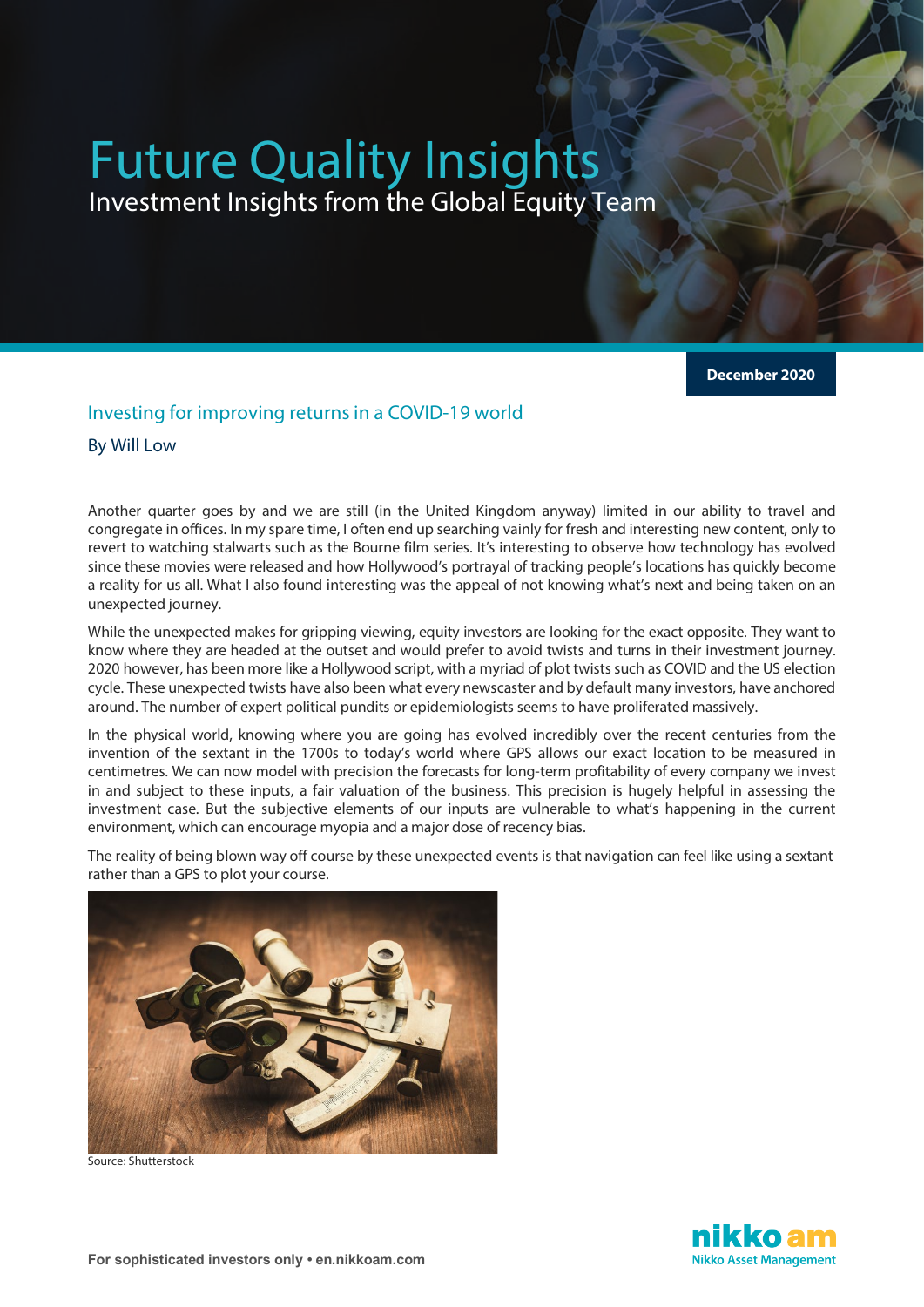Our GPS in such times has been our Future Quality philosophy. We always start our journey as shareholders confident that the business we invest in will be a strong franchise delivering high returns on capital; that is has a management team we can trust, and a strong balance sheet to weather both the good and bad times ahead. These credentials have proven their worth when unexpected situations such as the COVID-19 crisis emerge.

The journey involves investing in growing companies that we believe will attain and sustain high returns on invested capital. This includes those can beat the odds of high returns fading back towards the cost of capital and also those that are on a path to higher returns on capital, which the market does not yet recognise. When the path gets confused, as it has been by the COVID-19 situation and, to a lesser extent by the political shennanigans, we just keep reviewing whether the logic and forecasts we started with are still relevant and the case Future Quality is still there.

We have talked extensively about the quality metrics we seek in prior insights and these change little quarter to quarter. The focus therefore in this update is on the following key questions we have been asking on every company in our portfolios.

- 1. **Are returns improving?** The trajectory of future returns is key to superior share price returns and this is what excites us when we research companies. Over a minimum of the next five years, a company has to grow and either sustain very high returns on capital or be on a path to these higher returns. When investors recognise that a company is on such a path, the outcome for shareholders tends to be rather good.
- 2. **Is the valuation attractive or expensive?** Having a long-term horizon (over five years) when assessing businesses—a longer duration than the majority of market participants—we are quite comfortable if there is a premium valuation from a historical perspective. This "premium" quickly disappears when there is a subsequent delivery of superior growth and high or typically improving returns on capital. However, this discounting of future profits by the market can vary by both the duration and degree of optimism, and if the valuation already factors in a best case outcome, it should be a catalyst to sell in favour of better alternatives.

We believe that investing in Future Quality companies will lead to outperformance over the full market cycle. Our strategy is based on fundamental, bottom-up research therefore sector and country allocations are a function of stock selection. The Global Equity strategy is a concentrated, high conviction portfolio with a high active share ratio.

#### Investing for improving returns in a COVID-19 world

To state the obvious, 2020 has turned out to be annus horribilis for many. Even well managed businesses have been caught on the wrong side of the work from home/out of home divide. Forced acquaintance with a home desk, video communication technology, and a hiatus in commuting have imposed change on everyone. In particular, this has accelerated a variety of structural trends already in place, bringing forward growth and profitability for many of our key holdings. The following holdings (~60% of the portfolio) are benefitting from these broader and accelerating structural trends:

| Gaming                               | Nintendo, Tencent, Sony.                                                           |
|--------------------------------------|------------------------------------------------------------------------------------|
| <b>Cloud adoption</b>                | Microsoft, Adobe, Accenture, Amazon.                                               |
| <b>Healthcare solution providers</b> | LHC, Philips, Anthem, LabCorp, Danaher, Bio-Techne, LivaNova, Encompass<br>Health. |
| <b>Home delivery</b>                 | Meitaun Dianping, HelloFresh, Amazon.                                              |
| <b>Power of data analysis</b>        | TransUnion, Verisk, AON, Palomar, Progressive.                                     |

Putting valuation to one side (we will discuss later) the superior quality and growth metrics of these businesses will likely remain. They are still on the path we seek, albeit travelling at a quickened pace.

However, the COVID-19 world is very much about winners and losers and hence the intense focus for most investors on vaccines, a normalisation of activity and the hope for rebound in profitability. We have never pretended to be

*Reference to individual stocks is for illustration purpose only and does not guarantee their continued inclusion in the strategy's portfolio, nor constitute a recommendation to buy or sell.*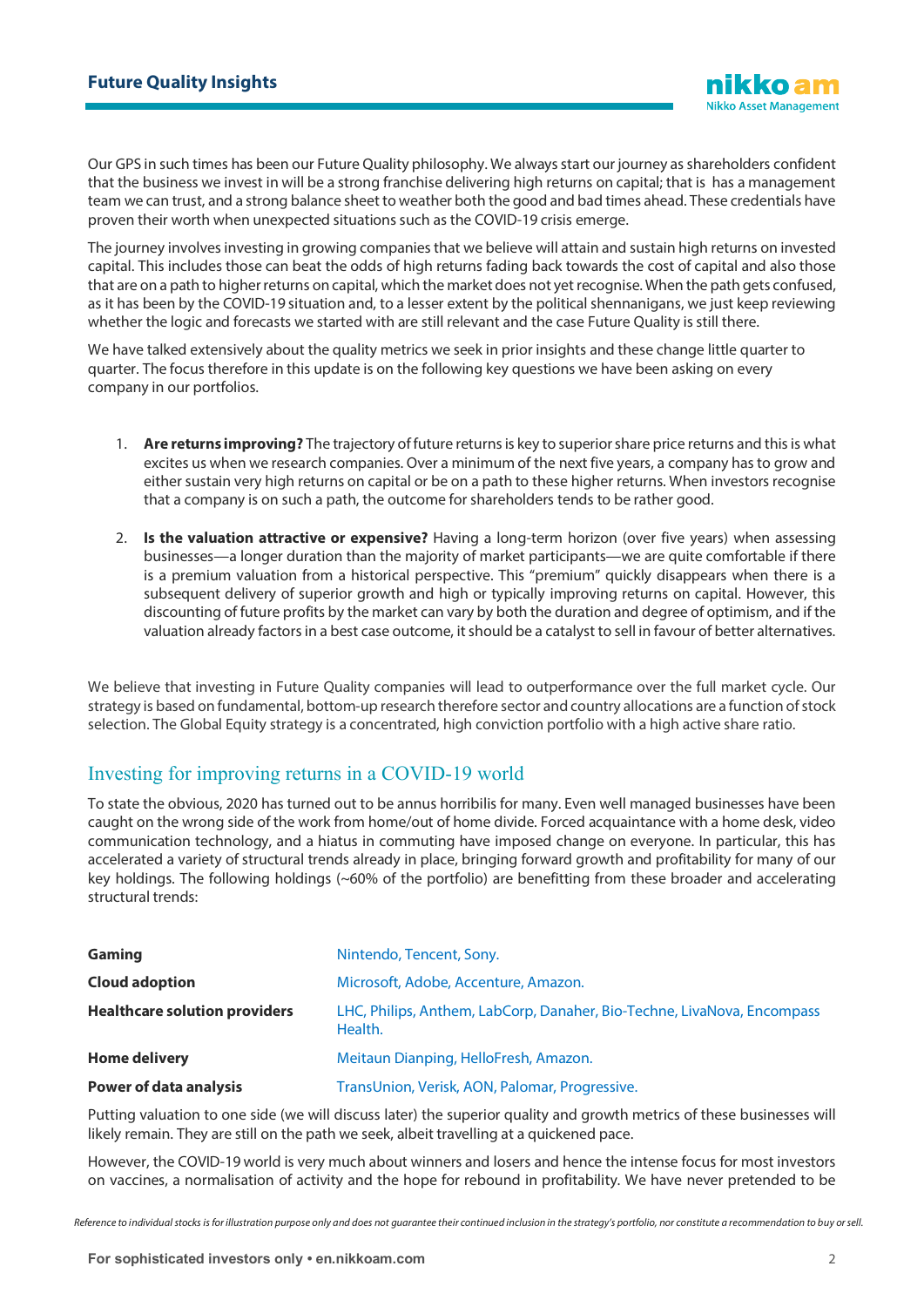epidemiologists, but have remained comfortable that a rebound in activity would indeed occur over time. Before this can occur, markets will have to keep addressing the following challenges:

- The globalisation wave is over as China moves towards domestic priorities and the battle of global technology leadership continues. Freedom of movement for trade and capital will become more restrictive, with politicians defining the pace of this change.
- Higher unemployment in societies with high inequalities is a troublesome cocktail, and governments will do everything in their power to support businesses and create employment. Zombie businesses will continue to operate in many industries and be a hindrance to future pricing power.
- Growing government debt burdens can only be supported if borrowing costs remain suppressed by quantitative easing. This will make the yield curve a poor profit source for many financial businesses and those countries unable to undertake this QE yield management will be relative losers.

On the winning side of the ledger will be the prospects for greater spending by governments on the environmental challenges we all face. In our view, the 'green deal' will become the real deal. Hence we see significant opportunities for the businesses that solve these challenges with the right products and solutions for a growing customer base. We believe our holdings in Daikin, Kingspan, Schneider, SolarEdge, Johnson Matthey, Woodward and Deere & Co are all beneficiaries of these trends.

Looking through the COVID-19 cycle we do see demand gradually returning to pre- COVID-19 levels over time, albeit with the duration varying considerably between the extremes of airline operators and used car garages, the latter benefitting from an enduring wariness in using public transport in the West. Our constant focus on high cash flow returns and strong balance sheets makes us confident that our companies with COVID-19 headwinds will be the survivors set to benefit from the recovery when it does occur. Our current research focus is on trying to assess whether investors' expectations of a normalisation in activity for COVID-19 impacted companies are too quick or too slow.

Above all else though, the path of improving returns on capital is invariably unique to each company and this is the attribute we most focus on when researching the companies we invest in. Any thematic explanation of portfolio positioning is just the aggregation of individual high conviction investment ideas.

#### Valuation dispersions – time to reassess?

Valuation is one of the key pillars that all of our holdings have to meet to be deemed Future Quality. We forecast future growth, profitability and cash flows for the next five years (as a minimum) for the businesses we invest in. These forecasts drive the valuation models we use when analysing each business and they are used to assess whether a supporting valuation pillar is in place. For most investors, valuation is anchored around historical metrics of profitability and as a result the virtues of compounding better growth and high or improving returns on capital are often missed by those focused on available backward looking quantitative measures. Hence we have always been relaxed about paying a premium for the higher quality businesses we invest in, as this premium is typically proven to be illusory by the delivery of subsequent cash flow generation.

The reaction of central banks to the COVID-19 situation has been to inject significant liquidity into financial systems through the use of quantitative easing, and to indicate that they will do more of the same as required. For those countries able to undertake such measures, investors have quite rationally assumed an enduringly lower cost of riskfree capital. This is the key factor supporting overall equity market valuations as we believe the real returns from alternative asset classes such as cash or government bonds are derisory and unlikely to solve the return targets of most asset owners.

However, this rational explanation for overall market valuations becomes more uncomfortable when assessing the fair price for individual companies. Investors have continued to seek companies where there is high confidence of superior growth and profitability, with some larger cap technology or consumer Internet businesses being notable examples. This is the rational part. The less rational part is the desire for some investors to 'rent' parts of the market that are deemed more attractive for now. This attractiveness appears to have become more superficial, with thematics and momentum encouraging participation, particularly by retail investors, whilst the fundamentals such as making profits or generating cash flow have been glossed over for now. For those who have invested through multiple periods of market exuberance and panic, there is now too much exuberance in some pockets of the market, and this is primarily in the technology sector.

*Reference to individual stocks is for illustration purpose only and does not guarantee their continued inclusion in the strategy's portfolio, nor constitute a recommendation to buy or sell.*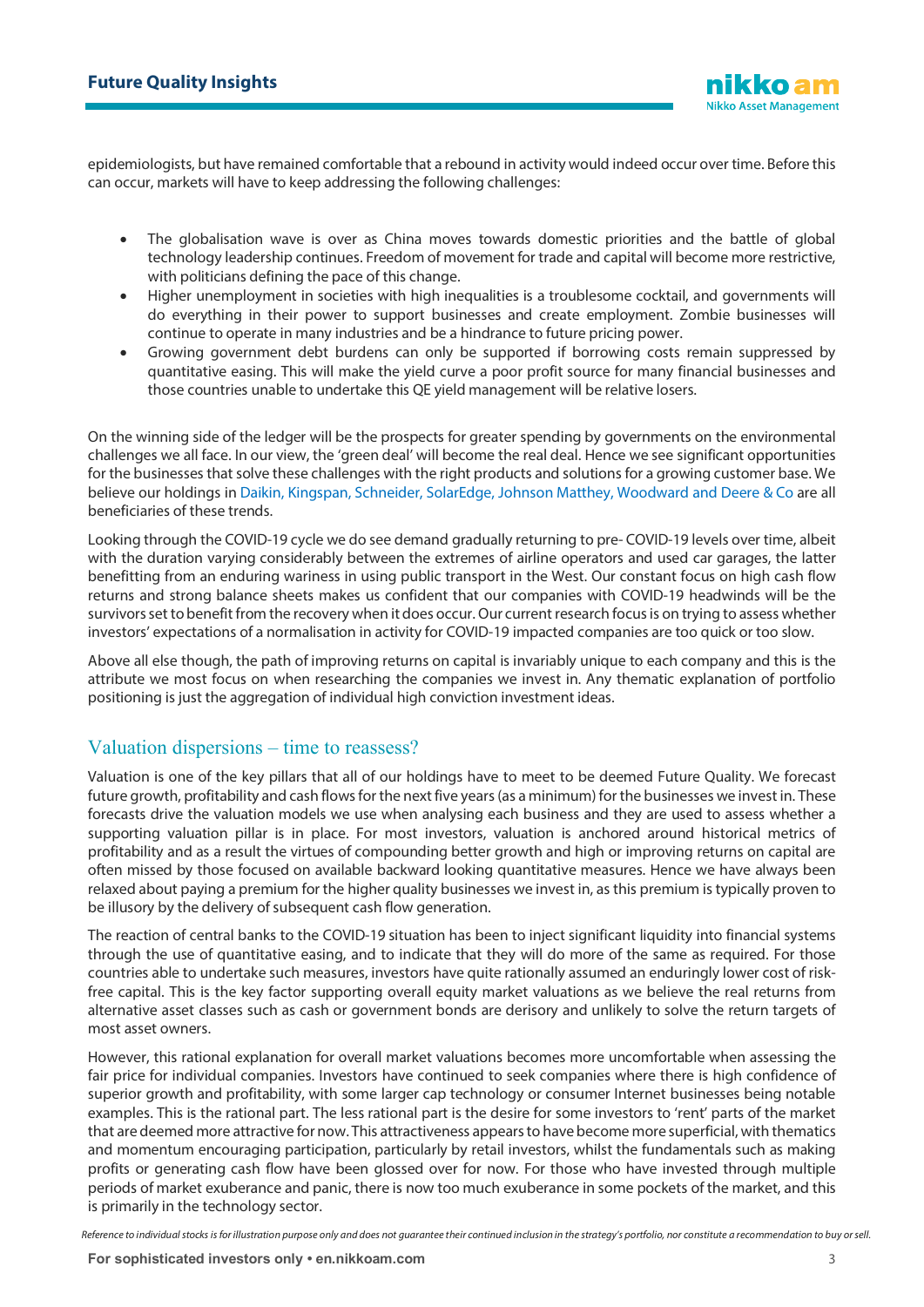

#### **Chart 1: Technology performance enhanced by significant re-rating**

Source: FactSet November 2020.

Where high share price returns have been dominated by higher valuations rather than improvements in future profitability, we have been reviewing the investment case. Within our investment process this is flagged in a disciplined way by our stock ranking tool. As a company's rank declines, we adjust weightings in favour of better alternatives or may sell completely in favour of better new ideas. Over the last few months (as Chart 2 highlights) this has resulted in lower weights in technology companies.



#### **Chart 2: Information technology active weight**

Source: Nikko AM, FactSet 30 September 2020

At the total portfolio level our historical valuation premium has been maintained at appropriate levels. We look to deliver compound returns for investors and being disciplined about our valuation pillar plays a key part in that.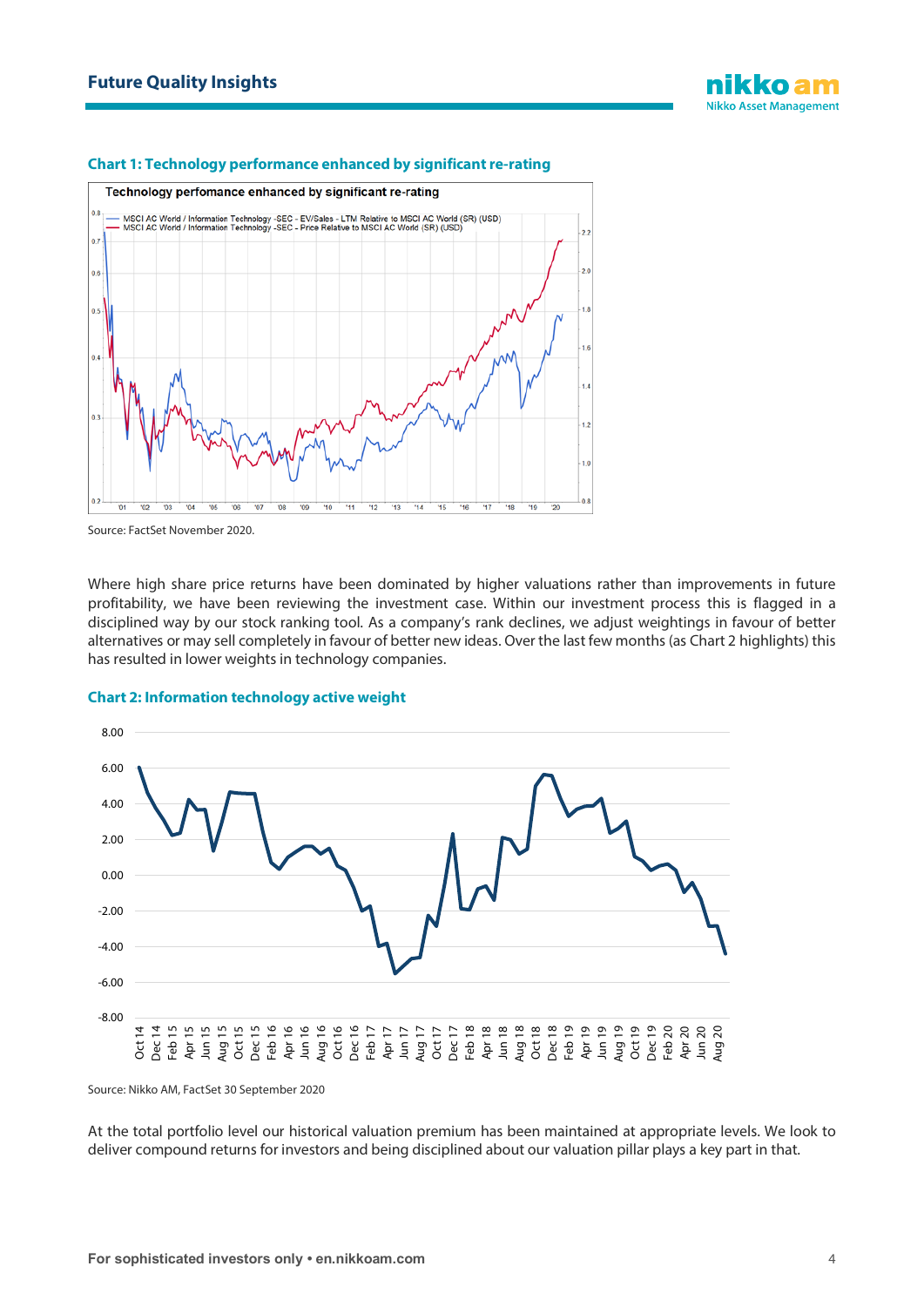#### **Chart 3 Composite tilt versus benchmark**



Source: Style Analytics, composite portfolio tilts against Morningstar Global benchmark (1.0 correlation to MSCI ACWI). September 2014 to August 2020.

As part of this process, we have added two new holdings over the last few months that we believe are good examples of where we see Future Quality with the valuation pillar being in place.

Deere & Co – Technology adoption is a key driver in many industries, as is the case for Deere & Co, the leading provider of agricultural equipment in the US market. This business is moderately cyclical, albeit is now entering an upcycle as the existing ageing fleet requires replacement. What is more interesting is the increased focus on delivering technology solutions for precision agriculture, which we believe will enhance margins from a structural perspective. This, combined with ongoing cost efficiencies will result in returns on capital being less cyclical and to endure at levels that meet our Future Quality thresholds.

Encompass Healthcare – Whilst COVID-19 has dominated healthcare headlines the unfortunate reality remains that other diseases are ever present and the need for high quality and cost-effective care in ageing society is as great as ever. Encompass Health is the largest provider in Inpatient Rehabilitation Facilities (IRFs) in the US and if you are unlucky enough to have a stroke or other acute issues you will value their quality care either as an inpatient or via home health. The focus on COVID-19 beneficiaries by investors has left the longer-term growth prospects of this industry leader ignored in our view.

#### Being prepared for change

Assessing prior strong market returns is a dilemma we need to address for clients, but it does leave this writer with an uncomfortable feeling that we are doing so in an almost surreal and rather unfair environment. Financial market participants and owners of capital have been the clear winners post the GFC and the same playbook is unfolding in this current crisis. My personal view is that this is not a fair outcome and it is only a matter of time before greater societal backlashes emerge against this. What form this will take and its timing is a significant unknown, but we need to be prepared for changes to the rules of the game. Being pragmatic, willing to accept change and having an investment philosophy that is agnostic to whatever path politicians take us down will be key to being good stewards of client's capital in the coming years.

*Reference to individual stocks is for illustration purpose only and does not guarantee their continued inclusion in the strategy's portfolio, nor constitute a recommendation to buy or sell.*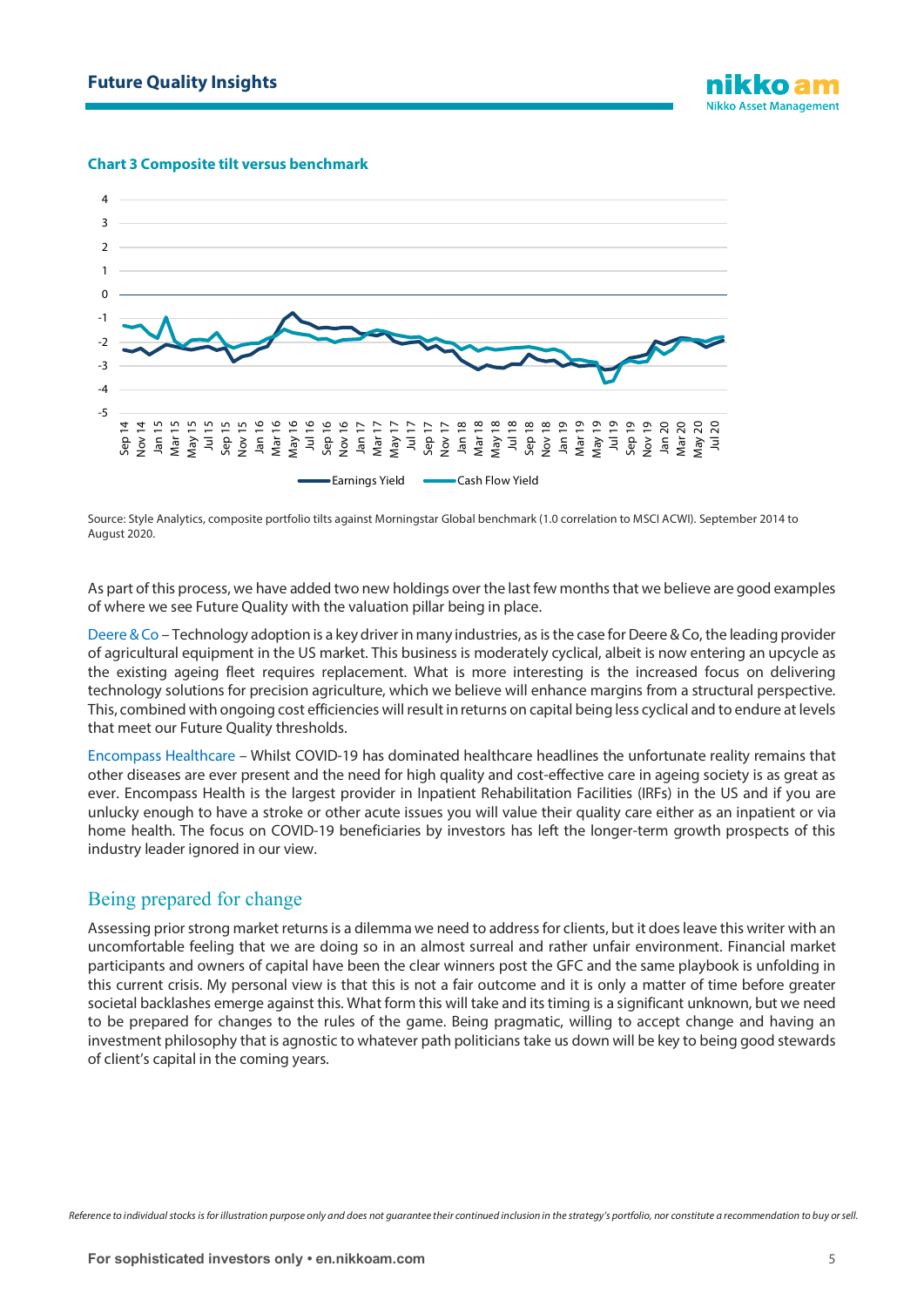## Strong ESG credentials

|                                  | <b>Fund</b> | <b>Benchmark</b> | <b>Better than benchmark?</b> |
|----------------------------------|-------------|------------------|-------------------------------|
| MSCI ESG portfolio rating        | AA          | $\mathbf{A}$     | Yes                           |
| ESG scores:                      |             |                  |                               |
| Environmental score<br>$\bullet$ | 5.9         | 5.6              | Yes                           |
| Social score<br>$\bullet$        | 5.1         | 4.9              | Yes                           |
| Governance score<br>$\bullet$    | 5.7         | 5.3              | Yes                           |
| Normalised                       |             |                  |                               |
| Carbon footprint                 | 8.3         | 119.8            | Yes                           |
| (TCO <sub>2</sub> E/\$M          |             |                  |                               |
| Invested)                        |             |                  |                               |

Source: MSCI ESG Fund Ratings, September 2020. Data supplied as per the MSCI definitions. Fund is a representative Nikko AM Global Equity Strategy. Benchmark is the MSCI ACWI.

## Global Equity Strategy Composite Performance to Q3 2020



#### **Cumulative Returns October 14 to September 20**

| Nikko AM Gross Annualised Returns<br>$(USD)$ % | 1 vear | 2 years | 3 years | 5 years | <b>Since</b><br><b>Inception</b> |
|------------------------------------------------|--------|---------|---------|---------|----------------------------------|
| <b>Global Equity Strategy Composite</b>        | 22.30  | 13.50   | 14.84   | 14.89   | 13.16                            |
| All Countries World Index*                     | 10.44  | 5.81    | 7.12    | 10.27   | 7.32                             |
| <b>Excess Return</b>                           | 11.86  | 7.68    | 7.72    | 4.62    | 5.84                             |

\*The benchmark for this composite is MSCI All Countries World Index. The benchmark was the MSCI All Countries World Index ex AU since inception of the composite to 31 March 2016. Inception date for the composite is 01 October 2014. Returns are based on Nikko AM's (hereafter referred to as the "Firm") Global Equity Strategy Composite returns. Returns for periods in excess of 1 year are annualised. The Firm claims compliance with the Global Investment Performance Standards (GIPS ®) and has prepared and presented this report in compliance with the GIPS. Returns are US Dollar based and are calculated gross of advisory and management fees, custodial fees and withholding taxes, but are net of transaction costs and include reinvestment of dividends and interest. Copyright © MSCI Inc. The copyright and intellectual rights to the index displayed above are the sole property of the index provider. For more details, please refer to the performance disclosures found at the end of this document. Any comparison to reference index or benchmark may have material inherent limitations and therefore should not be relied upon. Data as of 30 September 2020.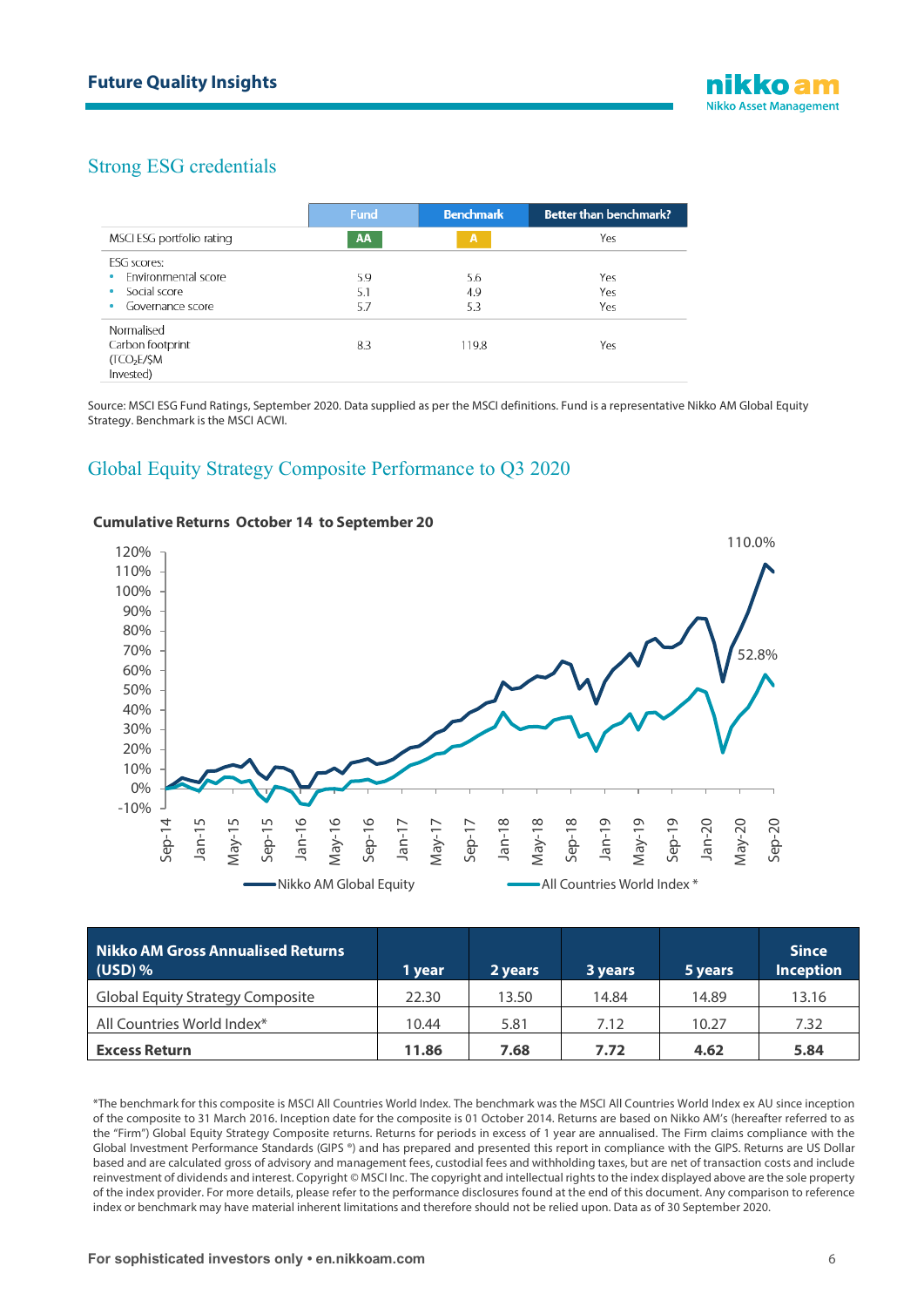# Nikko AM Global Equity: Capability profile and available funds (as at 30 September 2020)

| Available strategies        | Global ACWI, Global EAFE, Global Developed, Global ex specific country, Sharia, Dividend               |  |                   |  |
|-----------------------------|--------------------------------------------------------------------------------------------------------|--|-------------------|--|
| Available vehicles          | UCITS-SICAV, Country domiciled mutual funds, unit trusts, investment trusts and<br>segregated accounts |  |                   |  |
| Key Features of Global ACWI | <b>Current Positioning</b>                                                                             |  | <b>Guidelines</b> |  |
| Investment Objective        | +3% vs MSCI AC World                                                                                   |  |                   |  |
| No. of holdings             | 42                                                                                                     |  | $40 - 50$         |  |
| Active share                | 89.8%                                                                                                  |  | 90-95%            |  |
| Cash                        | 1.6%                                                                                                   |  | $0 - 3\%$         |  |

Target return is an expected level of return based on certain assumptions and/or simulations taking into account the strategy's risk components. There can be no assurance that any stated investment objective, including target return, will be achieved and therefore should not be relied upon.

Past performance is not indicative of future performance. This is provided as supplementary information to the performance reports prepared and presented in compliance with the Global Investment Performance Standards (GIPS®). Nikko AM Representative Global Equity account. Source: Nikko AM, FactSet.

# Nikko AM Global Equity Team



This Edinburgh based team provides solutions for clients seeking global exposure. Their unique approach, a combination of Experience, Future Quality and Execution, means they are continually "joining the dots" across geographies, sectors and companies, to find the opportunities that others simply don't see.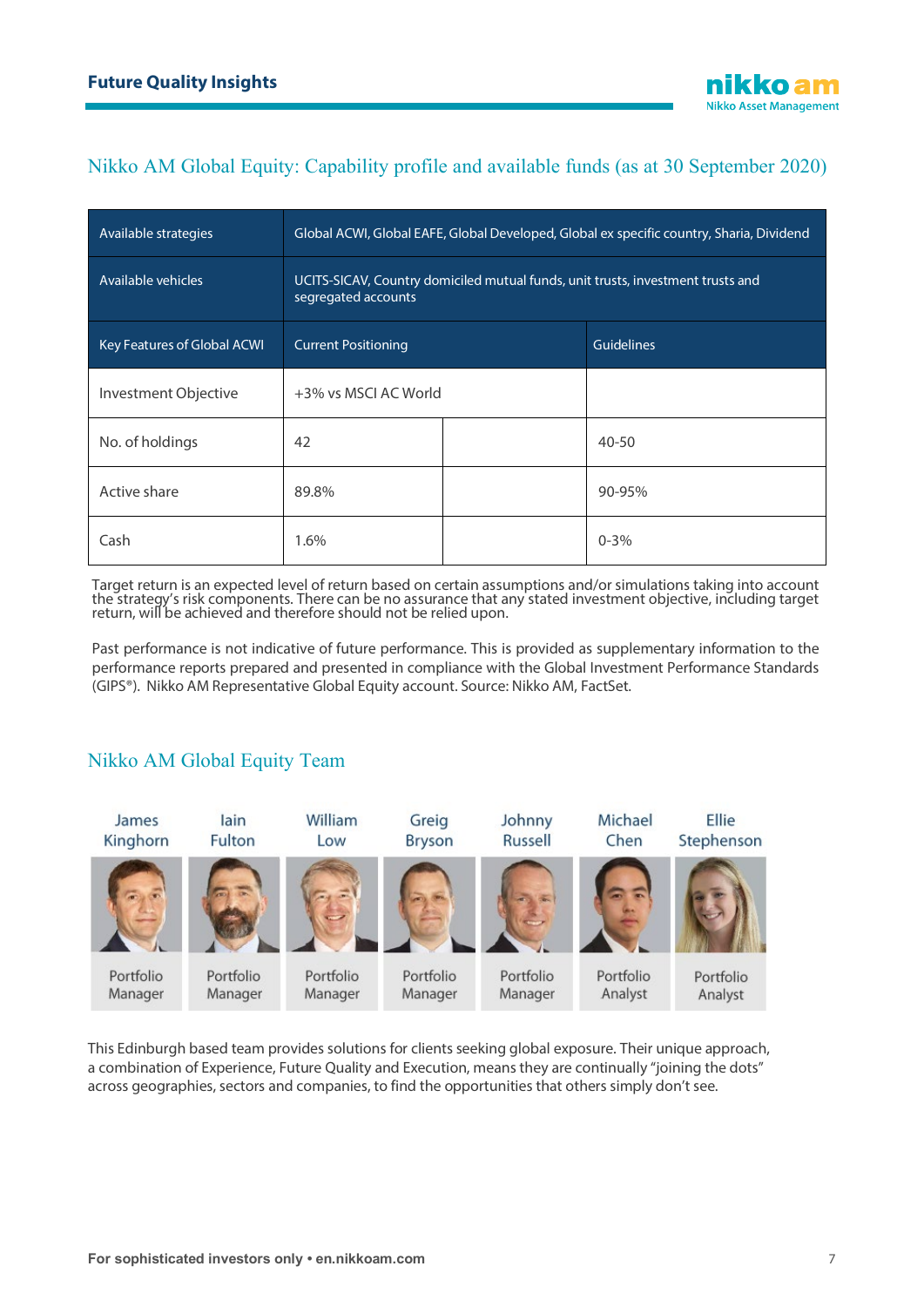## **Experience**

Our five portfolio managers have an average of 23 years' industry experience and have worked together as a Global Equity team for eight years. In 2019, two portfolio analysts, Michael Chen and Ellie Stephenson joined the team and they are the first in a new generation of talent on the path to becoming portfolio managers. The team's deliberate flat structure fosters individual accountability and collective responsibility. It is designed to take advantage of the diversity of backgrounds and areas of specialisation to ensure the team can find the investment opportunities others don't.

## Future Quality

The team's philosophy is based on the belief that investing in a portfolio of Future Quality companies will lead to outperformance over the long term. They define Future Quality as a business that can generate sustained growth in cash flow and improving returns on investment. They believe the rewards are greatest where these qualities are sustainable and the valuation is attractive. This concept underpins everything the team does.

## Execution

Effective execution is essential to fully harness Future Quality ideas in portfolios. We combine a differentiated process with a highly collaborative culture to achieve our goal: high conviction portfolios delivering the best outcome for clients. It is this combination of extensive experience, Future Quality style and effective execution that offers a compelling and differentiated outcome for our clients.

## About Nikko Asset Management

With USD 249.5 billion\* under management, Nikko Asset Management is one of Asia's largest asset managers,

providing high-conviction, active fund management across a range of Equity, Fixed Income, Multi-Asset and Alternative strategies. In addition, its complementary range of passive strategies covers more than 20 indices and includes some of Asia's largest exchange-traded funds (ETFs).

\*Consolidated assets under management and sub-advisory of Nikko Asset Management and its subsidiaries as of 30 September 2020.

#### Risks

**Emerging markets risk** - the risk arising from political and institutional factors which make investments in emerging markets less liquid and subject to potential difficulties in dealing, settlement, accounting and custody.

**Currency risk** - this exists when the strategy invests in assets denominated in a different currency. A devaluation of the asset's currency relative to the currency of the Sub-Fund will lead to a reduction in the value of the strategy.

**Operational risk** - due to issues such as natural disasters, technical problems and fraud.

**Liquidity risk** - investments that could have a lower level of liquidity due to (extreme) market conditions or issuerspecific factors and or large redemptions of shareholders. Liquidity risk is the risk that a position in the portfolio cannot be sold, liquidated or closed at limited cost in an adequately short time frame as required to meet liabilities of the Strategy.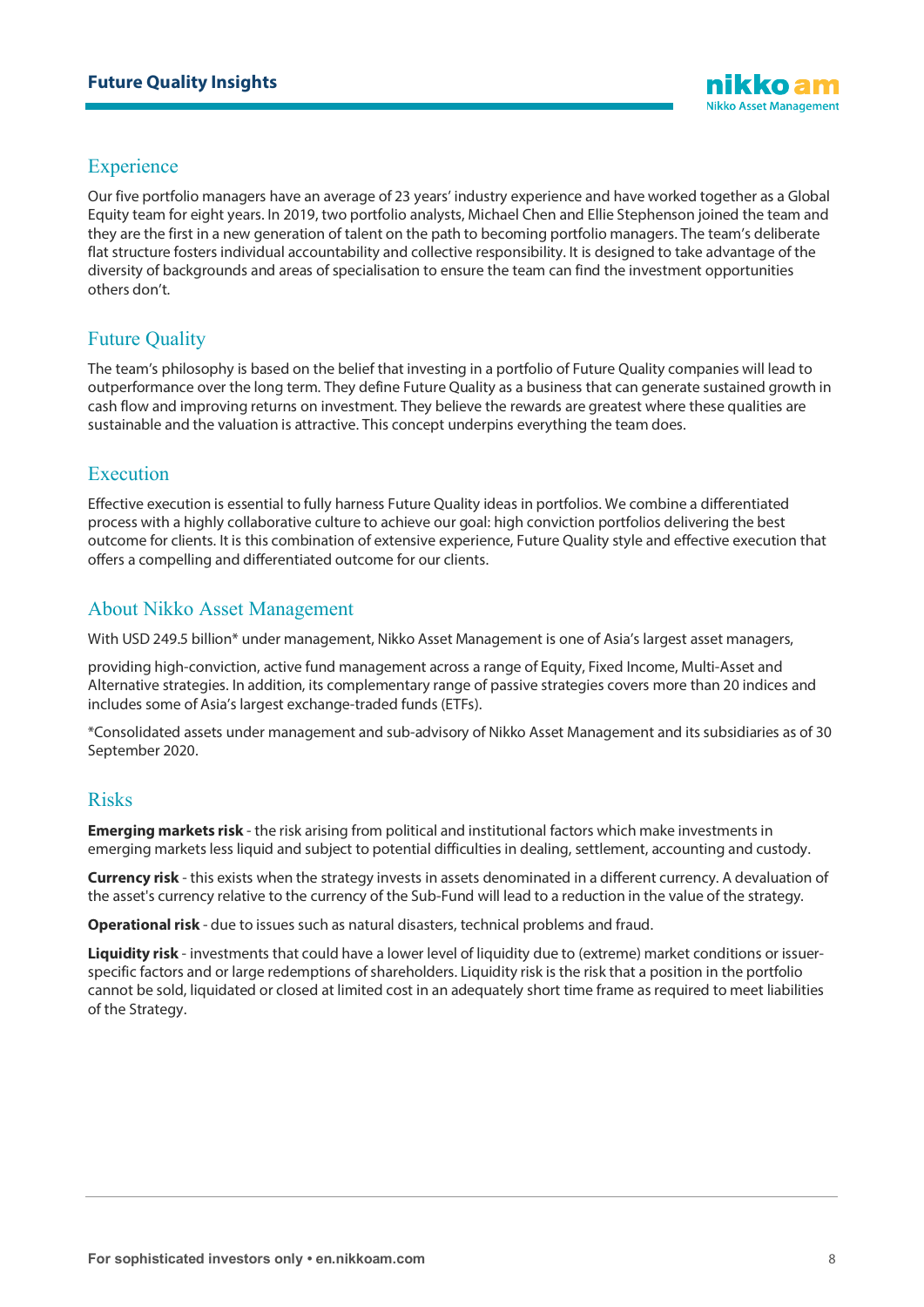**Important Information:** This document is prepared by Nikko Asset Management Co., Ltd. and/or its affiliates (**Nikko AM**) and is for distribution only under such circumstances as may be permitted by applicable laws. This document does not constitute personal investment advice or a personal recommendation and it does not consider in any way the objectives, financial situation or needs of any recipients. All recipients are recommended to consult with their independent tax, financial and legal advisers prior to any investment.

This document is for information purposes only and is not intended to be an offer, or a solicitation of an offer, to buy or sell any investments or participate in any trading strategy. Moreover, the information in this document will not affect Nikko AM's investment strategy in any way. The information and opinions in this document have been derived from or reached from sources believed in good faith to be reliable but have not been independently verified. Nikko AM makes no guarantee, representation or warranty, express or implied, and accepts no responsibility or liability for the accuracy or completeness of this document. No reliance should be placed on any assumptions, forecasts, projections, estimates or prospects contained within this document. This document should not be regarded by recipients as a substitute for the exercise of their own judgment. Opinions stated in this document may change without notice.

In any investment, past performance is neither an indication nor guarantee of future performance and a loss of capital may occur. Estimates of future performance are based on assumptions that may not be realised. Investors should be able to withstand the loss of any principal investment. The mention of individual securities, sectors, regions or countries within this document does not imply a recommendation to buy or sell. Nikko AM accepts no liability whatsoever for any loss or damage of any kind arising out of the use of all or any part of this document, provided that nothing herein excludes or restricts any liability of Nikko AM under applicable regulatory rules or requirements. All information contained in this document is solely for the attention and use of the intended recipients. Any use beyond that intended by Nikko AM is strictly prohibited.

**Japan**: The information contained in this document pertaining specifically to the investment products is not directed at persons in Japan nor is it intended for distribution to persons in Japan. Registration Number: Director of the Kanto Local Finance Bureau (Financial Instruments firms) No. 368 Member Associations: The Investment Trusts Association, Japan/Japan Investment Advisers Association.

**United Kingdom and rest of Europe**: This document is communicated by Nikko Asset Management Europe Ltd, which is authorised and regulated in the United Kingdom by the Financial Conduct Authority (the FCA) (FRN 122084). This document constitutes a financial promotion for the purposes of the Financial Services and Markets Act 2000 (as amended) (FSMA) and the rules of the FCA in the United Kingdom, and is directed at professional clients as defined in the FCA Handbook of Rules and Guidance.

**United States**: This document may not be duplicated, quoted, discussed or otherwise shared without prior consent. Any offering or distribution of a Fund in the United States may only be conducted via a licensed and registered broker-dealer or a duly qualified entity. Nikko Asset Management Americas, Inc. is a United States Registered Investment Adviser.

**Singapore**: This document is for information to institutional investors as defined in the Securities and Futures Act (Chapter 289), and intermediaries only. Nikko Asset Management Asia Limited (Co. Reg. No. 198202562H) is regulated by the Monetary Authority of Singapore.

**Hong Kong**: This document is for information to professional investors as defined in the Securities and Futures Ordinance, and intermediaries only. The contents of this document have not been reviewed by the Securities and Futures Commission or any regulatory authority in Hong Kong. Nikko Asset Management Hong Kong Limited is a licensed corporation in Hong Kong.

**Australia**: This document is issued in Australia by Nikko AM Limited (ABN 99 003 376 252, AFSL 237563). It is for the use of wholesale clients, researchers, licensed financial advisers and their authorised representatives only.

**New Zealand**: This document is issued in New Zealand by Nikko Asset Management New Zealand Limited (Company No. 606057, FSP22562). It is for the use of wholesale clients, researchers, licensed financial advisers and their authorised representatives only.

**Kingdom of Bahrain**: The document has not been approved by the Central Bank of Bahrain which takes no responsibility for its contents. No offer to the public to purchase the Strategy will be made in the Kingdom of Bahrain and this document is intended to be read by the addressee only and must not be passed to, issued to, or shown to the public generally.

**Kuwait**: This document is not for general circulation to the public in Kuwait. The Strategy has not been licensed for offering in Kuwait by the Kuwaiti Capital Markets Authority or any other relevant Kuwaiti government agency. The offering of the Strategy in Kuwait on the basis a private placement or public offering is, therefore, restricted in accordance with Decree Law No. 7 of 2010 and the bylaws thereto (as amended). No private or public offering of the Strategy is being made in Kuwait, and no agreement relating to the sale of the Strategy will be concluded in Kuwait. No marketing or solicitation or inducement activities are being used to offer or market the Strategy in Kuwait.

**Kingdom of Saudi Arabia**: This document is communicated by Nikko Asset Management Europe Ltd (Nikko AME), which is authorised and regulated by the Financial Services and Markets Act 2000 (as amended) (FSMA) and the rules of the Financial Conduct Authority (the FCA) in the United Kingdom (the FCA Rules). This document should not be reproduced, redistributed, or sent directly or indirectly to any other party or published in full or in part for any purpose whatsoever without a prior written permission from Nikko AME.

This document does not constitute investment advice or a personal recommendation and does not consider in any way the suitability or appropriateness of the subject matter for the individual circumstances of any recipient. In providing a person with this document, Nikko AME is not treating that person as a client for the purposes of the FCA Rules other than those relating to financial promotion and that person will not therefore benefit from any protections that would be available to such clients.

Nikko AME and its associates and/or its or their officers, directors or employees may have or have had positions or material interests, may at any time make purchases and/or sales as principal or agent, may provide or have provided corporate finance services to issuers or may provide or have provided significant advice or investment services in any investments referred to in this document or in related investments. Relevant confidential information, if any, known within any company in the Nikko AM group or Sumitomo Mitsui Trust Holdings group and not available to Nikko AME because of regulations or internal procedure is not reflected in this document. The investments mentioned in this document may not be eligible for sale in some states or countries, and they may not be suitable for all types of investors.

**Oman**: The information contained in this document nether constitutes a public offer of securities in the Sultanate of Oman as contemplated by the Commercial companies law of Oman (Royal decree 4/74) or the Capital Markets Law of Oman (Royal Decree80/98, nor does it constitute an